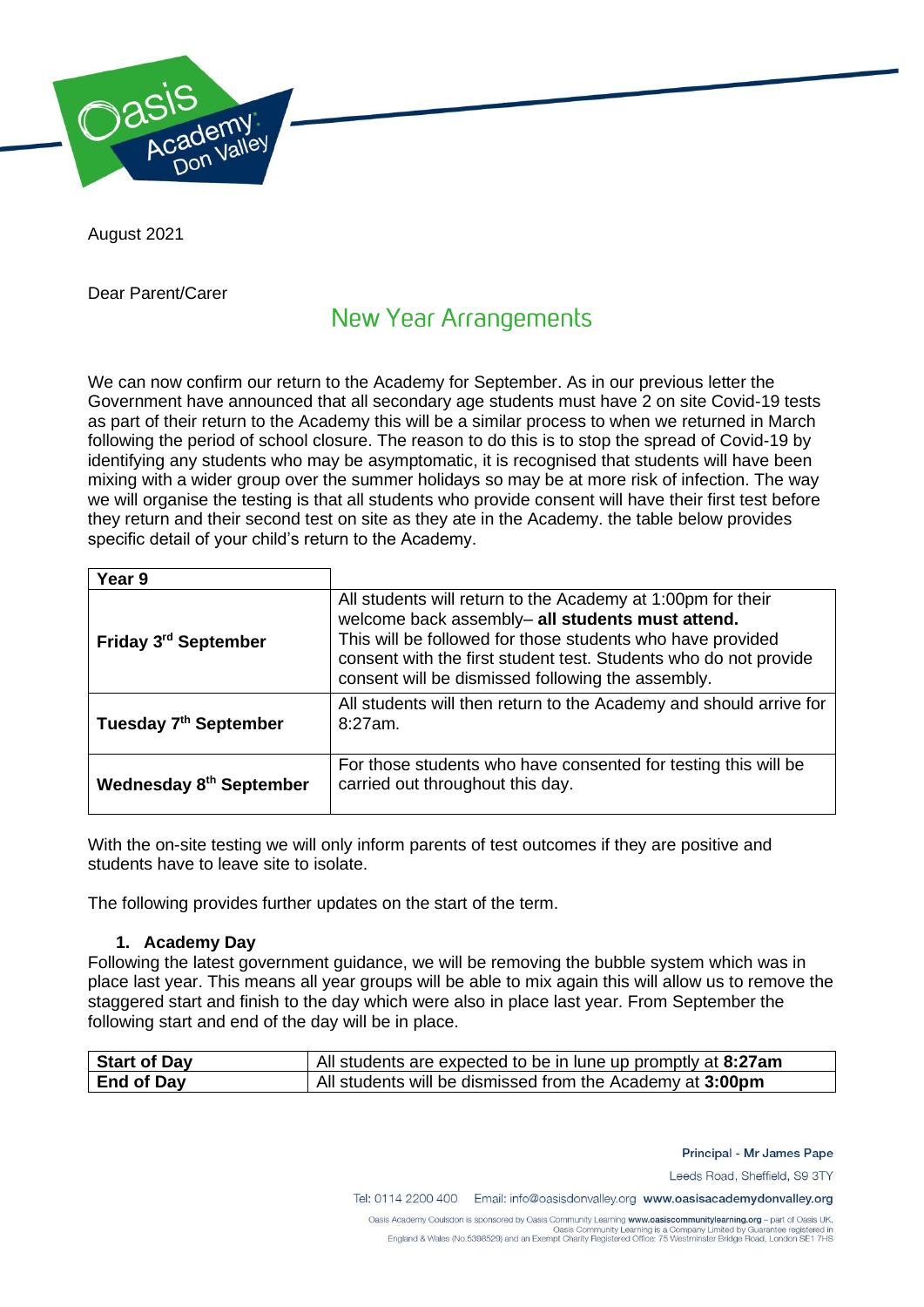

Year groups will enter through different gates which will be explained to students during their welcome back assembly.

### **2. Uniform**

We recognise that over the last 18 months that we had a number of issues with uniform related to Covid-19. From September all students are expected to wear uniform and PE kit in line with the Academy policy. Please see the enclosed guidance.

- **Blazers –** all students must wear the Academy blazer at all times.
- **Shoes** these must be black leather smart non branded shoes. (Please refer to the guidance on should not be worn).
- **Rucksacks –** all students should use the Academy rucksack these are available for £10.00 from the Academy reception if the one provided by the Academy needs to be replaced. This must be brought to the Academy every day.
- **Equipment –** From September students during line up will be expected to show their learning wallet with full equipment as shown on the enclosed leaflet – further stationery will be available to buy from the Pastoral office each morning.
- **PE kit –** Students will return to changing for PE before lesson so will need to bring their PE kit on their PE day. this must be the full Academy PE kit. This year we have changed this to allow students to wear navy blue none branded tracksuit bottoms.

### **3. Attendance**

Attendance for all students will be compulsory in September in line with the government guidance. This will be a whole Academy focus over the first few weeks to ensure all students develop the habits of good attendance, with our Academy target being 97%. To support with this please ensure where possible your child attends every day, this means organising appointments outside of the Academy Day and taking any holidays during Academy holiday periods. If you have any questions, please contact Mrs Bellamy or your child's year group team at the Academy.

We are looking forward to welcoming all students back to the Academy for which we hope will be a much more settled year, where we can focus on ensuring students quickly settle back in and make good progress in their learning.

Yours sincerely

Mr James Pape Principal.

Principal - Mr James Pape

Leeds Road, Sheffield, S9 3TY

Tel: 0114 2200 400 Email: info@oasisdonvalley.org www.oasisacademydonvalley.org

Oasis Academy Coulsdon is sponsored by Oasis Community Learning www.oasiscommunitylearning.org - part of Oasis UK. Oasis Community Learning is a Company Limited by Guarantee registered in<br>England & Wales (No.5398529) and an Exempt Charity Registered Office: 75 Westminster Bridge Road, London SE1 7HS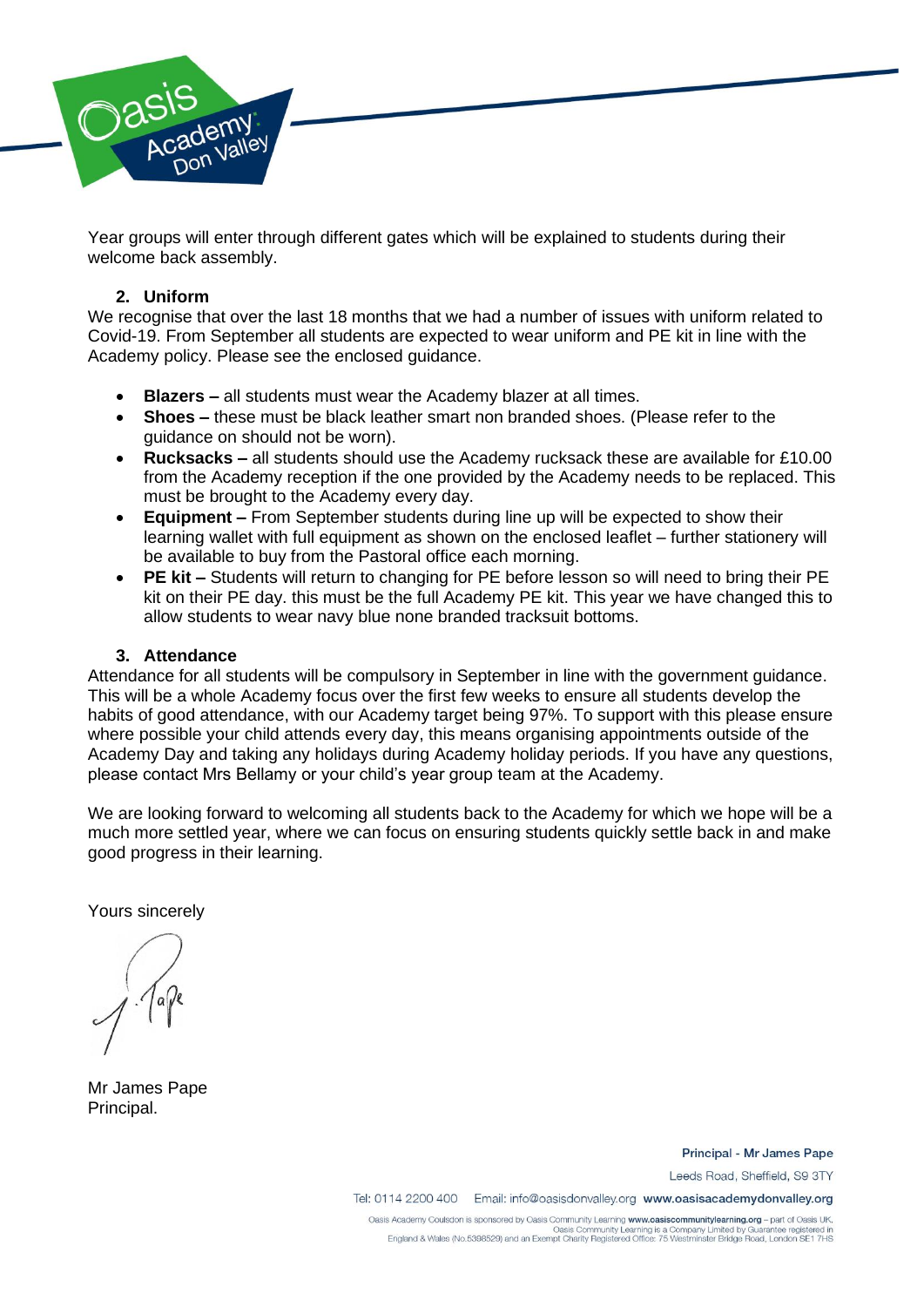

# Trousers: must be black tailored school trousers. Not permitted: Academu blazer Shirt: plain white tight trousers, leggings, buttoned shirt trousers with large Academy tie buckles, jeans or zip pockets Shoes: must be plain black Skirt: must be plain leather and low heeled. Not Socks/Tights: plain black / black knee length, not permitted: trainers, canvas grey socks or plain black / tight. Not premitted: shoes, boots, shoes with grey tights above knee length logos, open toe shoes

V.

## **UNIFORM**

#### Principal - Mr James Pape

Leeds Road, Sheffield, S9 3TY

Tel: 0114 2200 400 Email: info@oasisdonvalley.org www.oasisacademydonvalley.org

.Oasis Academy Coulsdon is sponsored by Oasis Community Learning www.oasiscommunitylearning.org - part of Oasis UK<br>Oasis Community Learning is a Company Limited by Guarantee registered in<br>England & Wales (No.5398529) and a